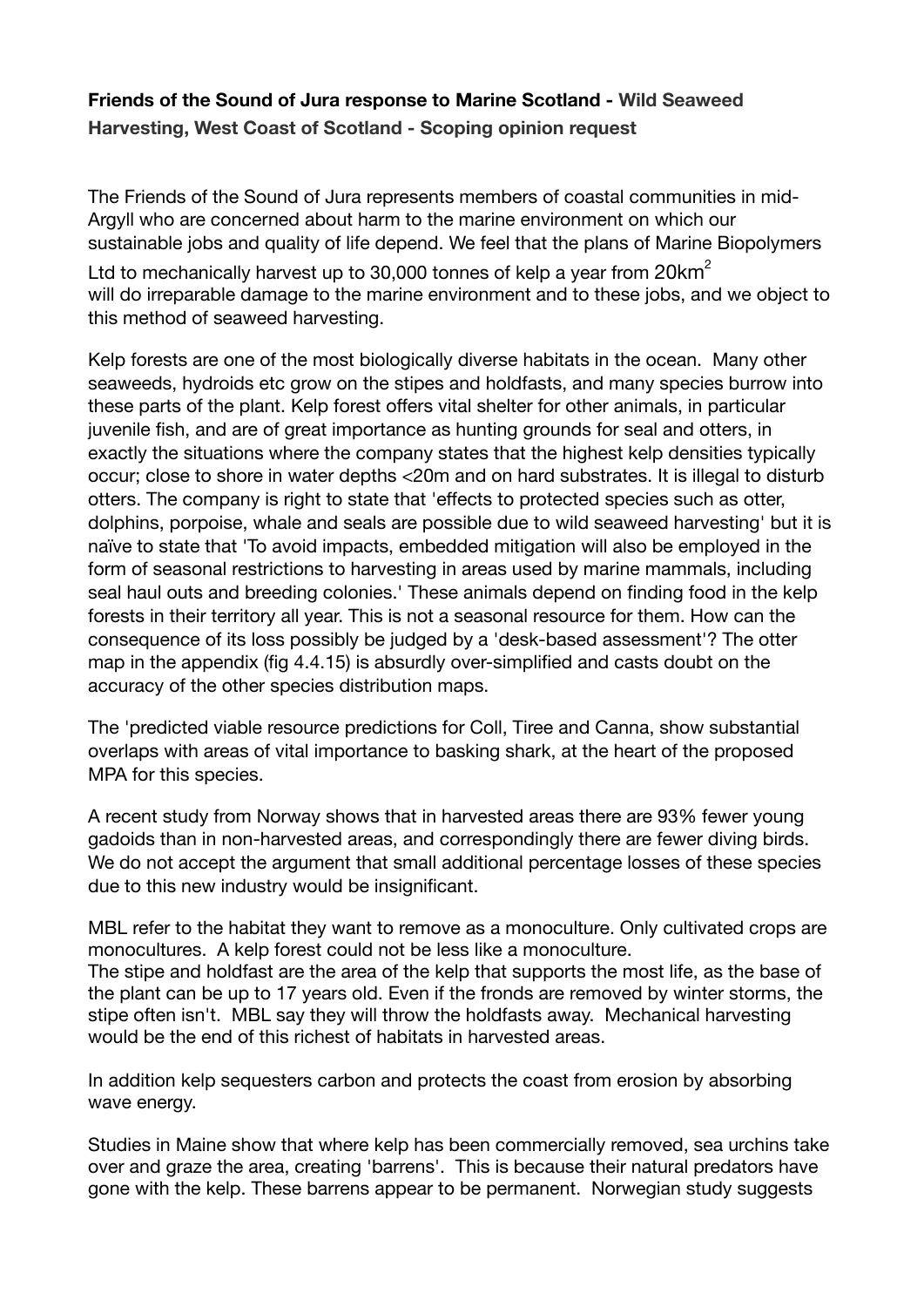that it takes five years for the kelp to recover to its pre-harvest density, but there is no evidence that the kelp forest's animal communities have recovered in the same period.

### **Harvesting method**

The proposed method of harvesting *L. hyperborea* by MBL is at complete odds with the current guidelines set by SNH and with the granting of leases by Crown Estate Scotland for the wild harvesting of seaweed. Hand harvesting licenses have strict rules about where the kelp is cut, leaving the stipe and a large part of the frond. Our communities include wild seaweed harvesters.

The Crown Estate Scotland Codes of Conduct include the following:

- *'All seaweed should be cut by hand and no length to be cut below that which would inhibit re-growth'.*
- *'Sensitive methods of collection should be used, including avoidance of mechanical harvesting, avoidance of uprooting any plant, cutting heights as high as possible and only removing a proportion of the plant, ie one third.'*
- *'Sustainable quantities of biomass to be harvested in relation to standing crop biomass should be estimated, taking into account the precautionary principle*<sup>*'*</sup> (This is in contrast to the 'adaptive management' plan as proposed by MBL.)
- '*Community composition should be monitored to ensure no changes (above natural variation) in assemblage structure. There should also be no change in habitat structure. The potential impacts on associated species should be considered, for example, blue-rayed limpets, hydroids, bryozoans, echinoderms and particularly for any protected species that may be present. Invertebrate by-catch should be quantified and recorded'.*
- *'Coastal erosion should be considered in any method statement as some algal communities, particularly kelp forests are known to dissipate wave energy and stabilise coastlines.'*

By contrast, mechanical seaweed harvesting is a form of dredging.

The Scoping Report states that the harvesting head/dredge will be trawled at 3 knots. The weight of the head is likely to be considerable. This high speed and the 'bouncing' by the dredge on the seabed will cause immediate damage to anything in its way. MBL acknowledge that kelp does not grow on a flat substrate, but on rocks and boulders. What technology does the company have that allows their dredge to dodge obstacles? The potential for haphazard dredging is considerable.

The comparison in the scoping document of the total area harvested to the ground covered by a scallop dredger is too vague. A '*single large scallop dredger over the period of around one month'* is not a scientific comparison. There are many variables in the number of dredges that a single large scallop dredger can tow.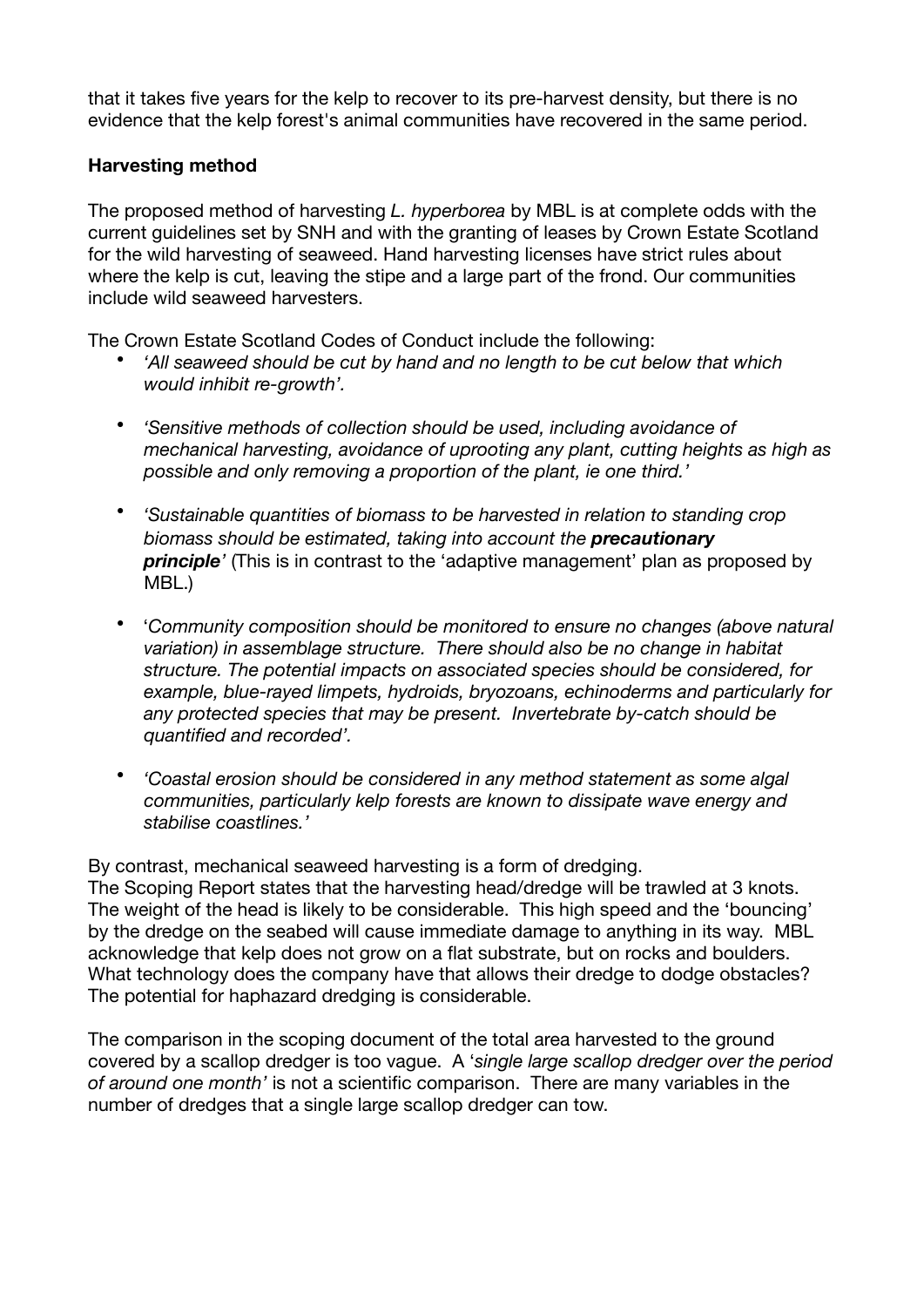# **Loss of habitat and subsequent change to a monoculture**

It is evident that mechanical harvesting of kelp has significant negative impacts on the marine environment. MBL state that a single *L. hyperborea* can support over 40 microinvertebrate species and 8000 individuals. The proposal to pull off entire plants will also have a severe impact on the seabed's flora and fauna, which will be exposed to direct light, habitat destruction and increased risk of predation.

This change in population structure and habitat is analogous to the changes that occur when terrestrial "old forest" is converted to managed woodland. Mature trees are removed, the ground flora is homogenized, and population structure is altered to produce younger trees of uniform size. The same would happen in the removal of mature kelp plants. There would be a reduction in biodiversity and a much simplified ecosystem.

The constant removal of kelp will never allow the macrofaunal community to re-establish itself fully and the licensing of mechanical harvesting would effectively sacrifice those areas of seabed, preventing them from becoming a natural community again.

#### **Reduction in wave dampening**

MBL state that 34% of the kelp biomass is removed by natural processes such as storms. Their proposal will add to this estimated average by exposing what remains of the kelp to more wave action and further damage. Kelp forests would be less effective in their important role in wave dampening. How can MBL's 'desk-based' assessment accurately monitor the wave energy reaching the shore from intended harvesting areas?

#### **Climate change**

The climate change predictions that sea levels will rise in Scotland will significantly alter the shape of our coastline and depth distributions near to the shore, and the hydrography of the intertidal and subtidal zones. This will have an impact on the distribution and abundance of seaweed species. Seaweeds are also sensitive to temperature increase. How kelp and other seaweeds respond to a changing climate is critical in assessing the ecological viability of wild seaweed harvesting in the future.

#### **Creel fishing**

Creel fishing is integral to our community. The fishermen know that lobsters and velvet crabs, in particular, move in and out of kelp beds depending on the time of the year. They use the *L. hyperborea* for cover when they are casting their shells and berried females also seek protection within it. The Scoping study states that 'There is evidence that some crab species actively settle in macroalgae as well as mussel beds, rocky shores, and seagrass beds (Moksnes, 2002), and that nursery habitats may vary depending on local biotic and abiotic factors (Heraghty, 2013). European lobster *Homarus gammarus* and brown crab *Cancer pagurus* are known to inhabit kelp forests (Smale *et al*., 2013). Juvenile lobster and crab abundance has also been shown to be positively associated with kelp habitats (May, 2015).'

Creel fishing for lobsters and velvets takes place within kelp beds and there will be a direct conflict of interests with mechanical harvesting.